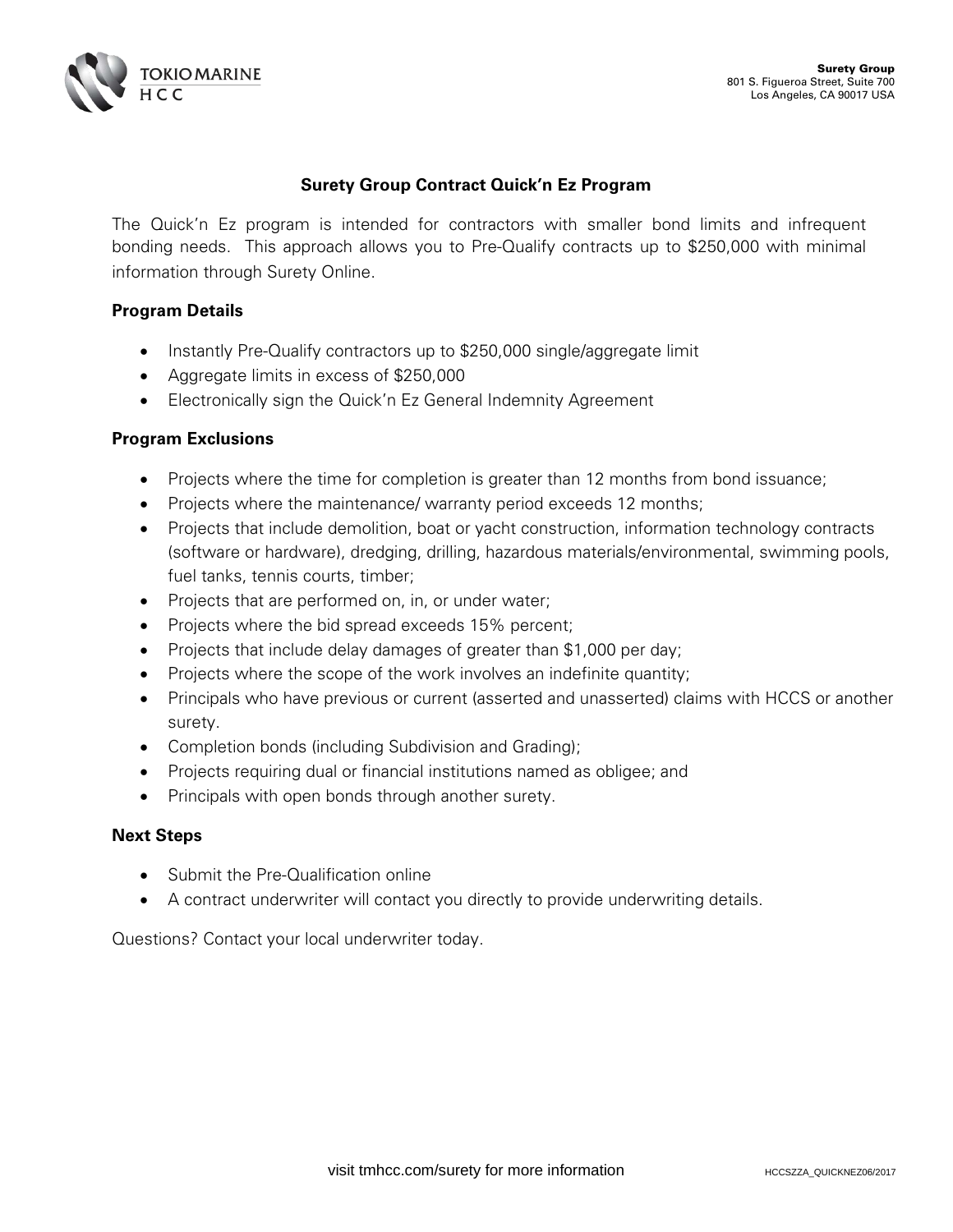

|                                                                 |                                         |                              |                             |            | Quick'n Ez Pre-Qualification             |                  |                                     | PreQual ID:                                                 |                                                                                                                   |  |
|-----------------------------------------------------------------|-----------------------------------------|------------------------------|-----------------------------|------------|------------------------------------------|------------------|-------------------------------------|-------------------------------------------------------------|-------------------------------------------------------------------------------------------------------------------|--|
| <b>CONTRACTOR INFORMATION</b>                                   |                                         |                              |                             |            |                                          |                  |                                     |                                                             |                                                                                                                   |  |
| COMPANY NAME (EXACTLY AS IT APPEARS ON BOND)                    |                                         |                              |                             |            |                                          |                  |                                     | OWNERSHIP                                                   | <b>□ SOLE PROPRIETORSHIP □ PARTNERSHIP</b><br><b>Q CORPORATION Q LLC Q LLP</b>                                    |  |
| COMPANY ADDRESS/ CITY/STATE/ ZIP                                |                                         |                              |                             |            |                                          |                  |                                     | HOW LONG UNDER CURRENT<br>OWNERSHIP                         |                                                                                                                   |  |
| <b>CONTRACTOR LICENSE NUMBER</b>                                |                                         |                              | <b>LICENSE STATE</b>        |            |                                          | <b>TAX ID</b>    |                                     | <b>BUSINESS TELEPHONE</b>                                   |                                                                                                                   |  |
| MOST RECENT SURETY RELATIONSHIP                                 |                                         |                              |                             |            | <b>EXPERIENCE</b>                        |                  | LARGEST COMPLETED BONDED JOB AMOUNT |                                                             | YEAR COMPLETED                                                                                                    |  |
|                                                                 |                                         |                              |                             |            |                                          | \$               |                                     |                                                             |                                                                                                                   |  |
| TYPE OF CONSTRUCTION PERFORMED                                  |                                         |                              |                             |            |                                          |                  |                                     |                                                             |                                                                                                                   |  |
|                                                                 |                                         |                              |                             |            | <b>OWNER/ INDEMNITOR INFORMATION</b>     | <b>OWNERHSIP</b> |                                     | <b>YEARS IN</b>                                             |                                                                                                                   |  |
|                                                                 | <b>NAME</b>                             |                              | <b>SSN</b>                  | <b>DOB</b> |                                          | %                | <b>OWNER SINCE</b>                  | <b>CONSTRUCTION</b>                                         | <b>ANNUAL INCOME</b>                                                                                              |  |
| <b>OWNER NAME</b>                                               |                                         |                              |                             |            |                                          |                  |                                     |                                                             | \$                                                                                                                |  |
| SPOUSE NAME (if married)                                        |                                         |                              |                             |            |                                          |                  |                                     |                                                             | \$                                                                                                                |  |
| $\square$ own<br>ORENT                                          | PRIMARY HOME ADDRESS/ CITY / STATE/ ZIP |                              |                             |            |                                          |                  |                                     | <b>ASSETS HELD</b><br>IN TRUST?<br>$\Box$ YES $\Box$ NO     | PERSONAL NET WORTH<br>\$                                                                                          |  |
| <b>OWNER NAME</b>                                               |                                         |                              |                             |            |                                          |                  |                                     |                                                             | \$                                                                                                                |  |
| SPOUSE NAME (if married)                                        |                                         |                              |                             |            |                                          |                  |                                     |                                                             | \$                                                                                                                |  |
| $\square$ OWN<br>ORENT                                          | PRIMARY HOME ADDRESS/ CITY / STATE/ ZIP |                              |                             |            |                                          |                  |                                     | <b>ASSETS HELD</b><br>IN TRUST?<br>$\Box$ yes $\Box$ no     | PERSONAL NET WORTH<br>\$                                                                                          |  |
|                                                                 |                                         |                              |                             |            | ATTACH ADDITIONAL SHEETS FOR MORE OWNERS |                  |                                     |                                                             |                                                                                                                   |  |
|                                                                 |                                         |                              |                             |            |                                          |                  |                                     |                                                             |                                                                                                                   |  |
|                                                                 |                                         |                              |                             |            | <b>BOND REQUEST</b>                      |                  |                                     |                                                             |                                                                                                                   |  |
| JOB LEGAL DESCRIPTION AND LOCATION                              |                                         |                              |                             |            |                                          |                  |                                     |                                                             | SUBMIT BOND REQUEST DETAIL IF AVAILABLE. IF SUBMISSION IS PRE-QUALIFICATION FOR FUTURE BONDING, CHECK HERE $\Box$ |  |
| <b>OBLIGEE NAME</b>                                             |                                         |                              |                             |            | OBLIGEE CONTACT PERSON                   |                  |                                     | OBLIGEE EMAIL ADDRESS                                       |                                                                                                                   |  |
|                                                                 |                                         |                              |                             |            |                                          |                  |                                     |                                                             |                                                                                                                   |  |
| OBLIGEE ADDRESS/ CITY/STATE/ ZIP                                |                                         |                              |                             |            |                                          |                  |                                     | <b>OBLIGEE PHONE NUMBER</b>                                 |                                                                                                                   |  |
| <b>ESTIMATED START DATE</b><br><b>ESTIMATED COMPLETION DATE</b> |                                         |                              | MAINTENANCE/WARRANTY PERIOD |            | <b>LIQUIDATED DAMANGES</b><br>\$         |                  |                                     |                                                             |                                                                                                                   |  |
|                                                                 | <b>CONTRACTOR NAME</b>                  |                              |                             |            |                                          |                  | <b>TRADE</b>                        |                                                             | <b>AMOUNT</b>                                                                                                     |  |
| <b>LIST OF MAJOR</b>                                            | <b>CONTRACTOR NAME</b>                  |                              |                             |            | TRADE                                    |                  |                                     | \$<br><b>AMOUNT</b>                                         |                                                                                                                   |  |
| <b>SUBCONTRACTORS</b>                                           |                                         |                              |                             |            |                                          |                  |                                     | \$                                                          |                                                                                                                   |  |
|                                                                 | <b>CONTRACTOR NAME</b>                  |                              |                             |            | <b>TRADE</b>                             |                  |                                     | <b>AMOUNT</b>                                               |                                                                                                                   |  |
|                                                                 |                                         |                              |                             |            |                                          |                  |                                     |                                                             | \$                                                                                                                |  |
| <b>BID DATE</b>                                                 |                                         | <b>COMPLETE FOR BID BOND</b> |                             |            | <b>CONTRACT PRICE</b>                    |                  |                                     | <b>COMPLETE FOR FINAL BOND</b><br><b>CONTRACT SIGN DATE</b> |                                                                                                                   |  |

| <b>BID DATE</b>                                                                        | <b>CONTRACT PRICE</b>                                  | <b>CONTRACT SIGN DATE</b>          |
|----------------------------------------------------------------------------------------|--------------------------------------------------------|------------------------------------|
|                                                                                        |                                                        |                                    |
| ESTIMATED TOTAL AMOUNT OF BID                                                          | PERFORMACE & PAYMENT BOND                              | <b>STAND ALONE MAINTENACE BOND</b> |
|                                                                                        | SUBCONTRACTOR PERFORMANCE &<br>PAYMENT BOND            | SUPPLY BOND                        |
| <b>ENGINEERS ESTIMATE</b>                                                              | <b>BID SECURED BY</b>                                  | OTHER (provide details)            |
|                                                                                        | $\Box$ CHECK $\Box$ BOND                               |                                    |
| <b>BID % OR FLAT AMOUNT</b>                                                            | SECOND LOW BIDDER AMOUNT                               | THIRD LOW BIDDER AMOUNT            |
|                                                                                        |                                                        |                                    |
| <b>BOND FORM</b><br>$\Box$ SURETY FORM $\Box$ AIA FORM<br>OBLIGEE FORM (please attach) | <b>BOND FORM</b><br>$\Box$ SURETY FORM $\Box$ AIA FORM | OBLIGEE FORM (please attach)       |